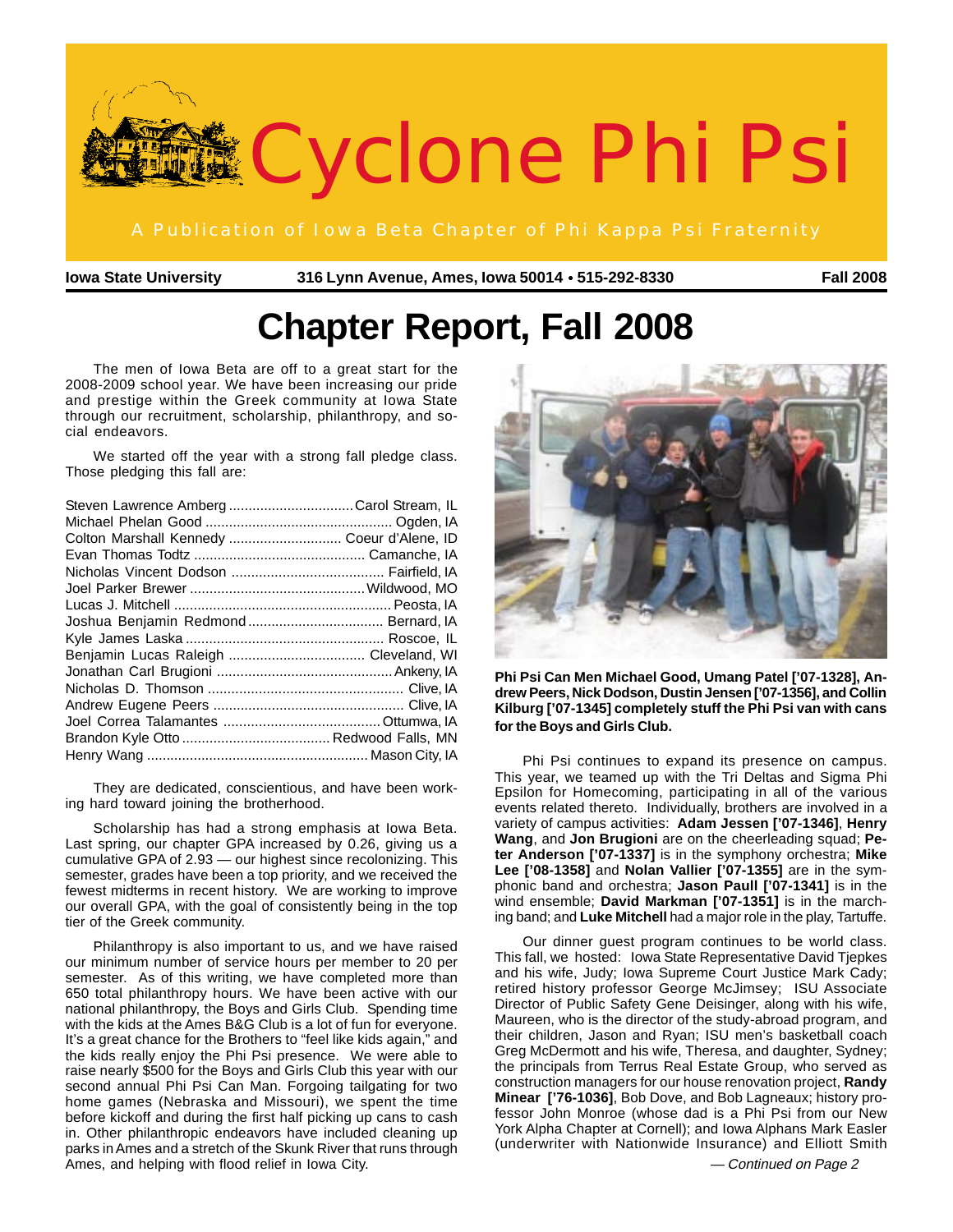(Executive Director of the Iowa Business Council), who have been the key drivers in the formation of the Central Iowa Alumni Association in Des Moines. Believe me, the local Rotary Club has nothing on us!

And, speaking of guests, Mom Lindy thought it would be fun to start a tradition of "celebrity Santas" for our Christmas party. This year, she arranged for that role to be played by none other than Vice President of Student Affairs Dr. Thomas Hill. He had the fun of handing out baskets of goodies provided by the Parents' Club, which identified the recipients by childhood pictures instead of name tags. That was good for more than a few laughs.

We are already looking ahead to spring semester and continuing the progress we have made to date. Officer elections for next semester are coming, and the ballot is filled with qualified candidates for all positions. Iowa Beta is off to a great start this year, and we are working toward being recognized as one of the best Greek chapters on the Iowa State campus.

— Jason Paull, '07-1341, AG

# **Fall Semester Chapter Officers**

| VGP (Vice President)  Dustin Jensen, '07-1356          |  |
|--------------------------------------------------------|--|
|                                                        |  |
| AG (Corresponding Secretary)  Jason Paull, '07-1341    |  |
| BG (Recording Secretary)  Kacy Messerschmidt, '08-1359 |  |
|                                                        |  |
| Hod (Messenger)  Tristan Tabor, '07-1352               |  |
|                                                        |  |
| Phu (Sergeant-at-Arms) Tyler Johnson, '08-1360         |  |

# **Third Floor Completed**

Another milestone was reached this summer in our ongoing journey to rebuild the Iowa Beta chapter house. Thanks to some key financial commitments from certain alumni, the house corporation was able to pull the trigger on completing the third floor. This has been an important goal ever since the house reopened two years ago.

The bathroom is still in the same location, but it's bigger — two stools (partitioned, of course — what luxury!), two sinks, and two showers. Two study rooms on the west side, two study rooms on the east side, and one rack room (heated and cooled) on the east side. We had hoped to make three rooms on the west side, but city code required so much headroom per room and our slanted roofs didn't help.

The house has had wireless internet throughout since it reopened. As part of the recent project, we added hard-wire connections in all of the study rooms on the second and third floors.

We also redid the basement floor. Two years ago, in an effort to save money, we painted the floor. The paint didn't hold very well, so this summer the paint was removed and the concrete floor was polished. Since the basement concrete is anything but new, it adds a bit of historical character to the room as one alumnus put it, "Oh, what stories this floor could tell" but it's almost maintenance free and was the right way to go.

Capacity is 15 on third floor, 20 on second, for a total of 35. Not as many as we used to hold, but the accommodations provided by our competitors (the dorms and apartments) are also more spacious, so we feel this is the right number for the times.

We enjoy showing off our (your) house, so please stop in when you can.

#### **Our New Trophy Case**



**Collin ['07-1345] and Jeff Kilburg and the new trophy case.**

Our new trophy case is a reality, thanks to the woodworking skills of Jeff Kilburg, father of **Collin Kilburg ['07-1345]**. It is a massive piece of furniture, nine feet wide and seven and a half feet high, with cabinets on the bottom for storage, large shelves to accommodate even the biggest trophies, and LED lighting on top to light it all up at night. It's beautiful! One of the undergraduates summed it up well when he exclaimed: "Wow! Now we're a real fraternity!"

Jeff's willingness to take this on was a real labor of love. Countless hours went into its making. Jeff lives in Bellevue, Iowa, along the Mississippi River, and most of the work was done in his home shop. It took him an entire weekend (Sept 27-28) to transport it to Ames and finish it on site.

Thank you, Jeff! And thank you to those who contributed to cover the cost of materials: **Ted Johnston ['40-300], Bill Reinhardt ['46-428], Fred Bushnell, Jr. ['49-503], John Fazel ['57-685], John Shover ['59-724], Tom Miller ['69-873], Tom Marsden ['70-884], Randy Hillman ['70-886], Greg Awbrey ['70-901], Dave Benson ['70-904], Dave Moenk ['71-917], Jim Patchett ['71-924], Dave Anderson ['73-945], Mark Hall ['73- 950], Glen Breuer ['73-951], Ernie Lunsford ['74-979], Al Koch ['74-988], Randy Maakestad ['79-1089], Mark Scherer ['80- 1095], Tim Houge ['82-1127], Lance Stahl ['87-1201], Doug Bywater ['96-1302],** Lenny & Jane Hassel (parents of **Tim Hassel ['07-1330]**), and the Iowa Alpha Chapter and House Corporation.

The new trophy case is another reason for alumni to stop in and see the renovated chapter house. It just keeps getting better and better.

# **2009 Founders Day**

The Central Iowa Alumni Association's Founders Day dinner will be held Friday, February 20, 2009, at the Wakonda Club, 3915 Fleur Dr., Des Moines. Cocktails will be served at 6:00 p.m., followed by dinner and a program beginning at 7:00 p.m. The theme this year will be "Growing One Brother at a Time." If you live in central Iowa, plan to attend…and bring one brother with you. For more information — and to get your name on the CIAA e-mail list if it isn't already — contact Mark Easler, easlerm@nationwide.com.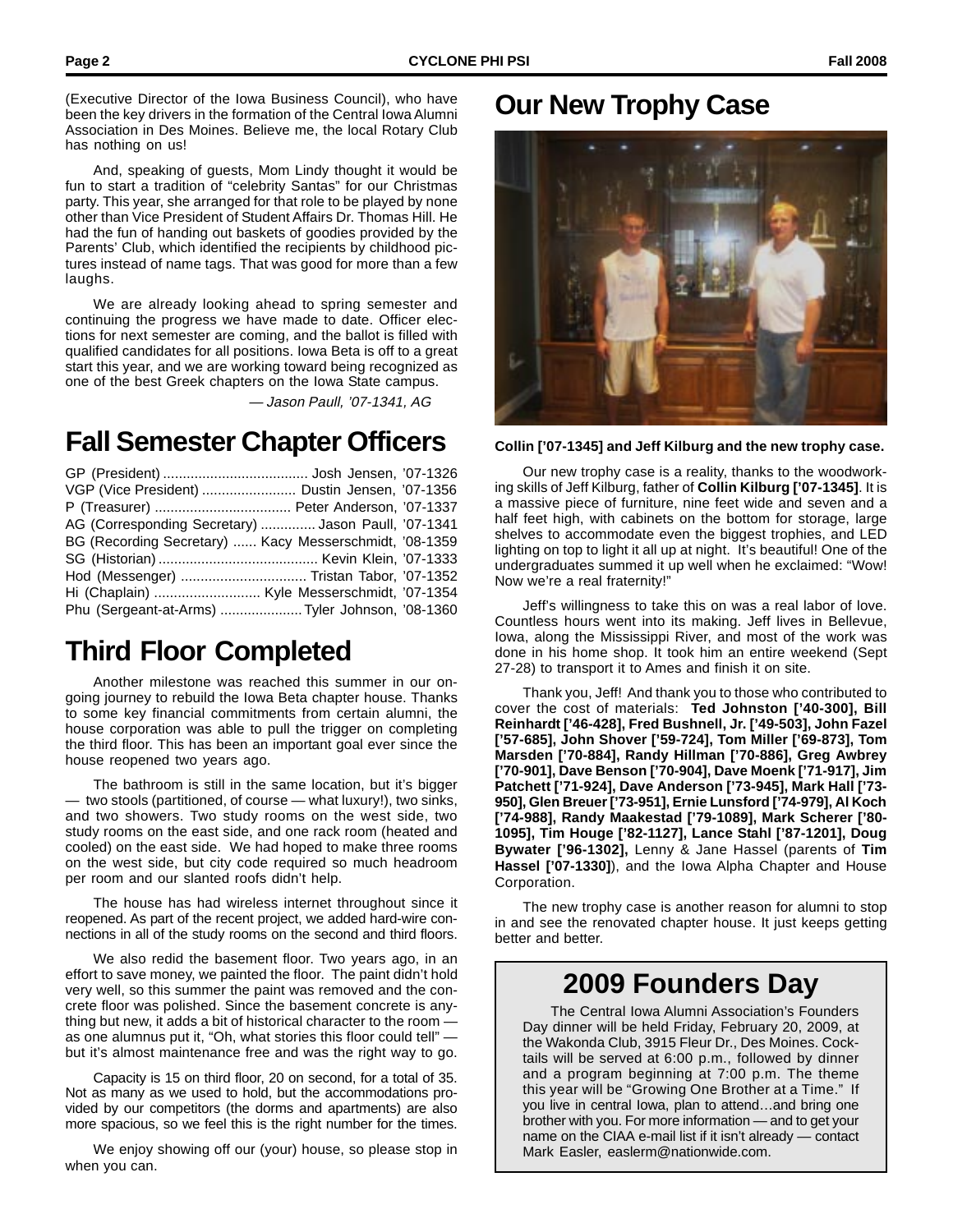# **Campaign Update**

The Campaign for the Rebirth of Iowa Beta began in 2005 and will conclude at the end of 2009. To date, more than 200 alumni and friends have contributed financially. Special thanks to all of you, especially those who contributed early on when all we had going for us was hope.

That hope has now turned into reality. Our chapter house has been fully renovated, and the chapter has been rechartered and continues to get stronger each semester.

Your financial support continues to be important and needed. While the majority of the \$1.55 million renovation has been paid from contributions, mortgage debt of approximately \$700,000 remains. While chapter revenues are adequate to service this debt, we would much prefer that this cash flow be used for aggressive maintenance, sinking funds for future refurbishments, and current scholarships and programming.

So, if you've thought about making a gift to the Campaign — or thought about increasing your gift — please know that your gift will make a difference. We are past the point of just getting our chapter back on campus, of just making the chapter house habitable. We are now at the point of building the financial foundation to make Phi Kappa Psi the premier fraternity at Iowa State. And that's not just so much hyperbole.

Remember, when the Campaign is concluded, all those who have participated will be recognized in the Cyclone Phi Psi, and those who have contributed \$1000 or more will have their names inscribed on a plaque which will be prominently displayed in the chapter house. The plaque will recognize several levels of giving:

| Our Strong Band                          | $$1,000 +$  |
|------------------------------------------|-------------|
| 316 Lynn Avenue Club                     | $$3,160 +$  |
| Amici Circle                             | $$10,000+$  |
| Cardinal Red & Hunter Green Society      | $$25,000+$  |
| 1913 Trust                               | $$50,000+$  |
| The Shield Society                       | $$100,000+$ |
| Noble Fraternity Bond                    | $$150,000+$ |
| <b>Fayette Clifton Barney Associates</b> | $$250,000+$ |
| <b>Founders Circle</b>                   | $$500.000+$ |

All of you who have contributed in some way, regardless of level, should know that our undergraduates are most appreciative of the opportunity you have given them. Don't ever think of your gift as charity. Think of it as an investment in the leaders of tomorrow. These young men are learning valuable lessons in goal setting, time management, and practical leadership that will serve them, and the communities they inhabit, for years to come. You should be proud of them, and proud of your role in making all this happen.

— Bill Good '69-864

#### **Graduating Seniors Provide Book Scholarships**

On graduation day last May, the chapter hosted a brunch for our graduating seniors and their families. This is a tradition we want to continue, as it was enjoyable for all. The families didn't have to fight the traffic at the local restaurants, and it was one last opportunity for everyone to enjoy camaraderie at the house. Plus, it gave the brothers' grandparents, aunts and uncles, families of girlfriends, etc., a glimpse of what Phi Psi is all about.

At the brunch, three seniors — **Ryan Biller ['07-1324], Tim Hassel ['07-1330]**, and **Chris Rada ['07-1325]** — announced that each of them would contribute \$250 toward book scholarships for the coming year. The recipients, selected fall semester, were **Mike Lee ['08-1358], Karl Hafencher ['07-1338]**, and **Collin Kilburg ['07-1345]**.

What a terrific idea, and what a great example they are setting for future graduates (and all brothers).

#### **Mystery Package of Phi Psi Memorabilia**

Late spring semester '08, we received a package at the chapter house with various Phi Psi party favors, Shields, Bombs, etc. The sender didn't identify himself. It came from Des Moines, but we couldn't read the return address. If you are the one who was kind enough to send these to us, please give us your name so we can give you proper thanks.

#### **1973-1974 Scrapbook Pictures on CD**

**Jim Grabenbauer ['73-948]** has put all of the pictures in the '73-'74 chapter scrapbook on a CD. If you'd like a copy, simply e-mail him at jpgraben@up.com or call him at 402- 544-0801. Thanks, Jim.

# **Electronic Phi Psi News**

Several e-mail updates are sent between issues of the Cyclone Phi Psi to those for whom we have good addresses. If you're not getting "Phi Psi Update from Iowa Beta" in your mailbox, send your e-mail address to Bill Good at William.Good@JohnsonLawIA.com. And don't forget to check the chapter's Web site periodically for lots of current pictures and other information: http://www.stuorg.iastate.edu/phipsi.

# **Speaking of Giving Back, A Big Thank You Goes To:**

**Joe Klein ['07-1331**] and his fiancée, Leanna Sorenson, for conducting an in-house seminar on interviewing skills and resume writing. Joe had just gone through the job hunting process, and Leanna works in human resources for her employer, so they provided some practical, real-world advice for the brothers.

**Andy Anderson ['73-945]** for covering the cost of flying our undergraduate delegates to the GAC in Indianapolis last summer, and various incidental costs as well.

Lou Hafencher, father of **Karl Hafencher ['07-1338],** for contributing yet another printer to the chapter, although this one does more than just print…it also copies, faxes, and scans. And it's wireless. It's a hit!

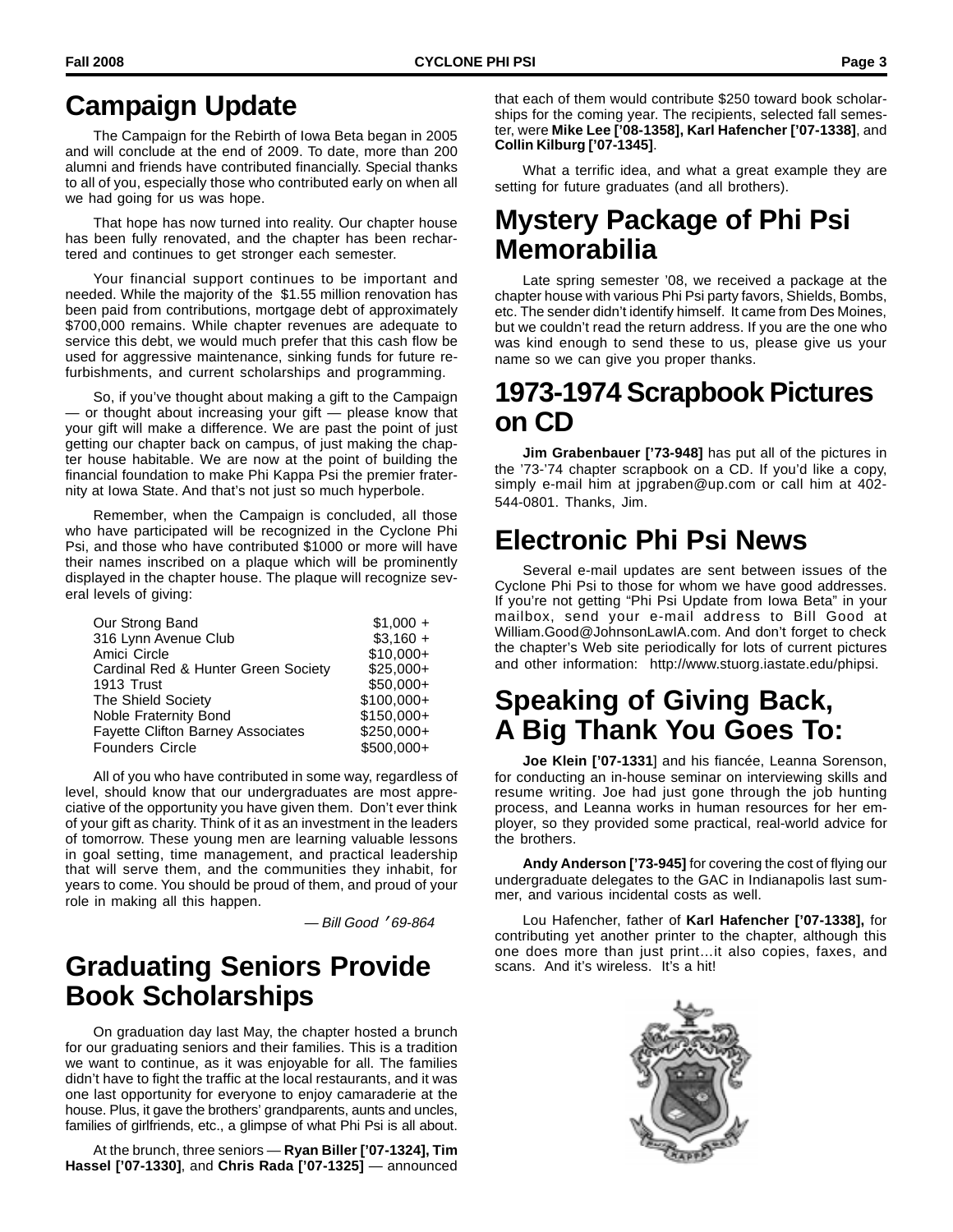#### **Look Who Stopped By Phi Psi!**

Have you visited the chapter house yet? Here are the names of those who stopped by during fall semester (and we apologize if we missed your name):

**Don Bice ['45-391], Bill Reinhardt, Jr. ['46-428], Jack Kennedy ['47-435], Bill Bywater ['58-697], Jim Jorgensen, ['59-723], Dennis Carlson ['63-776], Tom McRae ['69-869], Jim Watson ['70-882], Dave Benson ['70-904], Sam Kennedy III ['70-883], Dick Havran ['73-943], David "Andy" Anderson ['73-945], Jim Grabenbauer ['73-948] Glen Breuer ['73-951], Jerry Soper ['73-956], John Genskow ['74-969], Ernie Lunsford ['74-979], Doug Fuller ['74-989], Randy Good ['76-1021], Bruce Braley ['76-1028], John Jordan ['76-1033], Randy Minear ['76-1036], Steve Meyer ['79-1076], Doug DeBolt ['79-1072], Scott Higgins ['79-1081], Steve Rogers ['81-1109], Tom Correll ['82- 1116], Jim Laska ['84-1146], Robert Sandahl ['84-1161], Larry Madden ['84-1164], Matt Correll ['85-1186], Steve Koffron ['87-1194], Dan Ginger ['87-1200], Karl Ritland ['91-1253], Jesse Reynolds ['91-1266], Darin Cox ['92-1271], Chad Terry ['93-1282], Steve Banks IV ['95-1293], Doug Bywater ['96- 1302], Ryan Biller ['07-1324], Chris Rada ['07-1325], Tim Hassel ['07-1330],** and **Joe Klein ['07-1331].**

The number of alumni stopping by continues to grow each semester: pictured, right and below, are just a few of the brothers who visited this fall. Please come meet the undergraduate members, and see what we have done with the house. We hope to see you soon.



**Scott Higgins ['79-1081] and his son, Will. Debbie and Tom McRae ['69-869].**



**L to R: Andy Anderson ['73-945] with his son, Peter ['07- 1337]; Matt Genskow with his dad, John ['74-969].**



**Congressman Bruce Braley ['76-1028] and his son, Paul.**

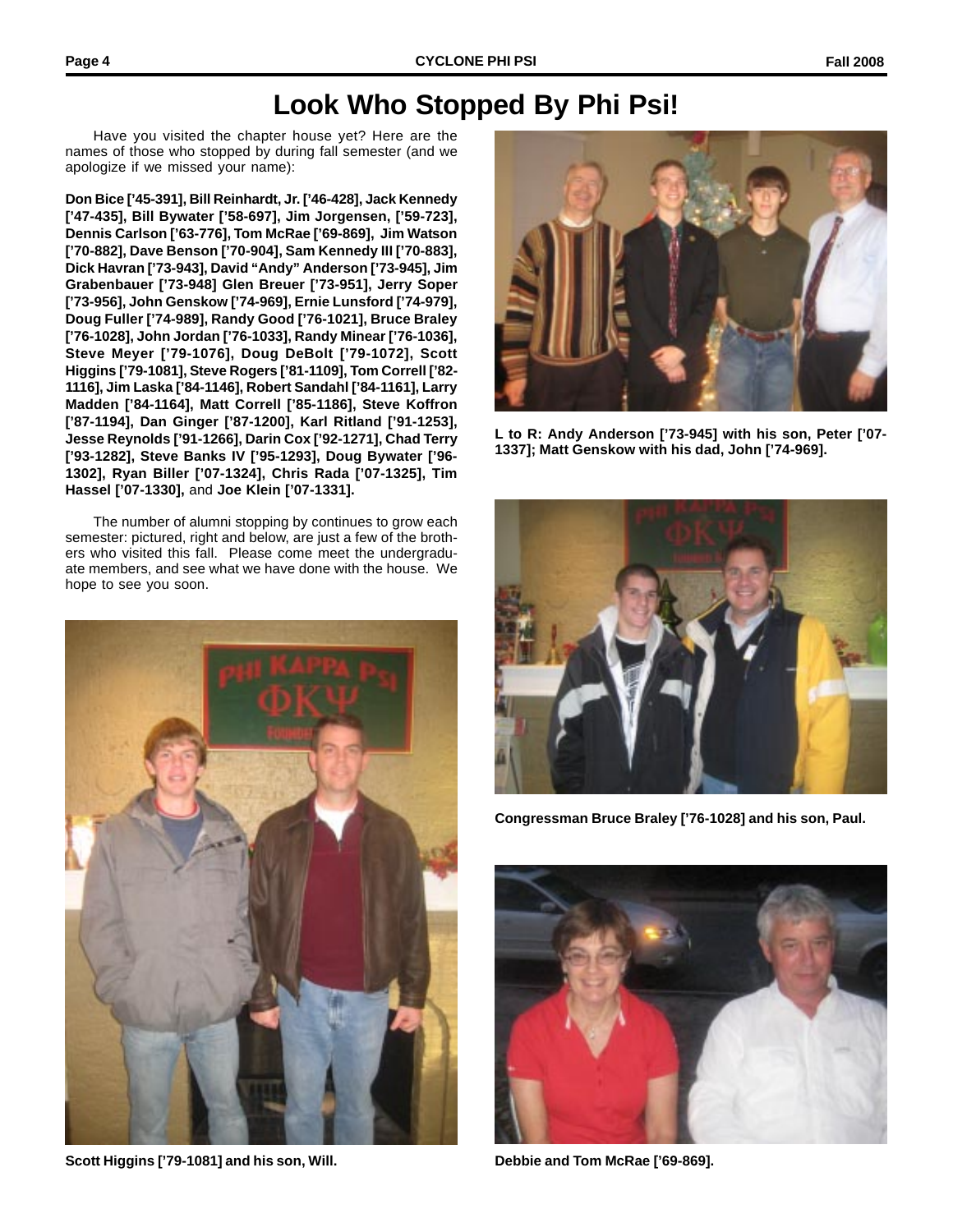#### **Events and Gatherings**





**Phi Psi cheerleaders Henry Wang, Jon Brugioni, and Adam Jessen ['07-1346], getting ready for the Homecoming pep rally on central campus.**



**Family Weekend at Phi Psi was well attended. Family Weekend attendees included three generations of Kennedys: Jack ['47-435], new member Colton, and Sam ['70-883].**



**Alumni and undergraduates having fun at the Homecoming tailgate.**



**Iowa Supreme Court Justice Mark Cady, flanked by Iowa Beta barristers Steve Banks ['95-1293] (L) and Dave Benson ['70- 904].**

**A Few of Our Fall Semester Dinner Guests**



**Our construction managers from Terrus Real Estate Group: Bob Dove, Randy Minear ['76- 1036], and Bob Lagneaux.**

**ISU men's basketball coach Greg McDermott, with his wife, Theresa, and daughter, Sydney.**

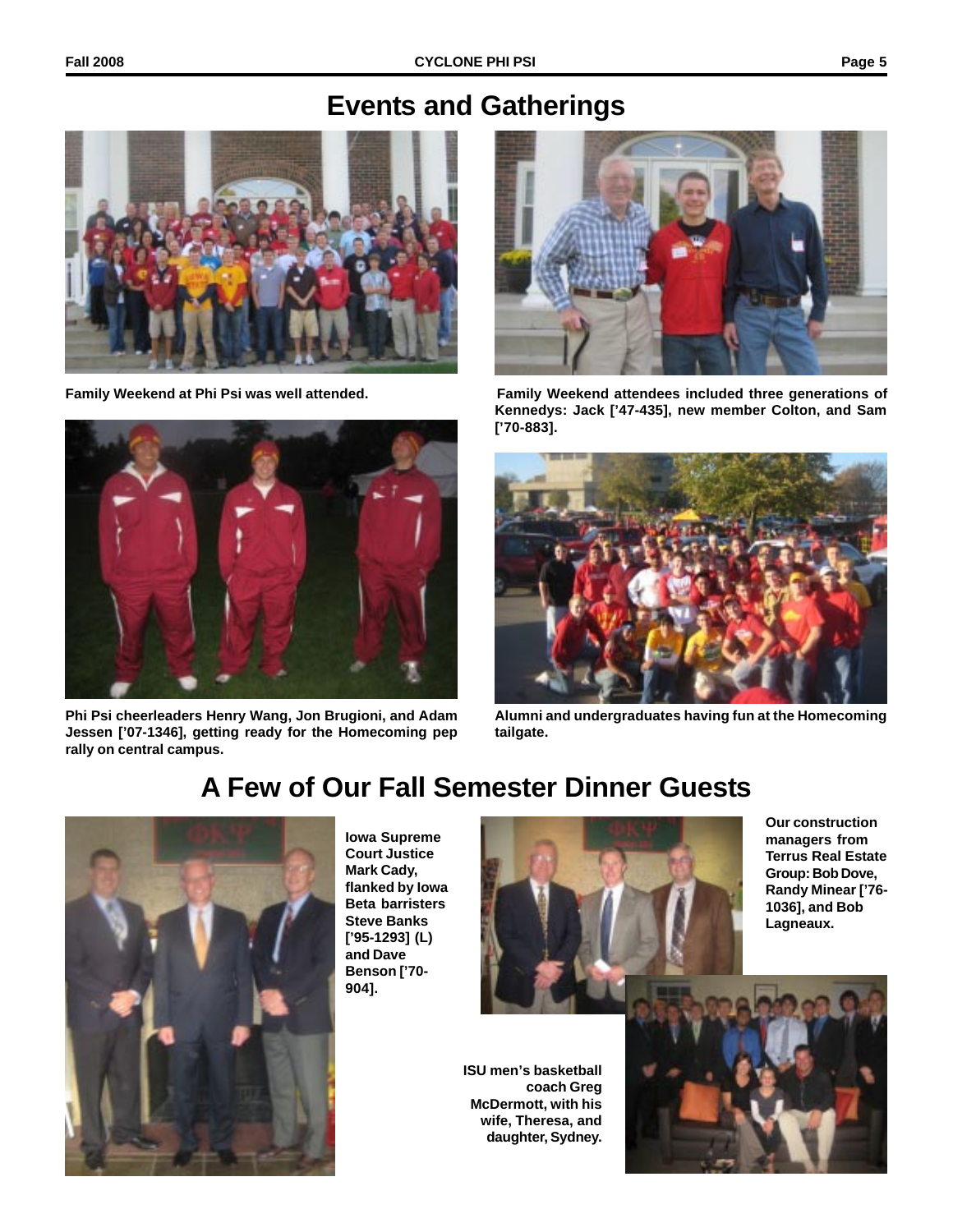# **Spotlight on Wayne Basler, '51-562**

Brother **Wayne Basler** spent part of his time at Iowa State as a running back on the football team….and he's been running ever since. His degree in ceramic engineering from ISU enabled him to enter the glass manufacturing industry, where he held such positions as research engineer for ALCOA, glass development manager for Ford Motor Co., director of technical development for Guardian Industries, and president of Fourco Glass in West Virginia.

His interest in the Tri-Cities area of Tennessee, where he currently resides, began when Fourco acquired ASG Glass Co. and formed AFG Industries in Kingsport, TN. Under his guidance, AFG became the world's most profitable glass company and the second largest such company in North America.

A native of Cedar Rapids, IA, and the son of two school teachers, he has long

had an interest in education. His residence in Kingsport has allowed him to develop a close relationship with Northeast State Technical Community College, which named their library after him because of his endowed scholarships, and with East Tennessee State University (ETSU) located in Johnson City, TN, becoming one of the most familiar names on that campus.

He led the development of the university's AFG Industries Chair of Excellence in Business and Technology, and then created a second chair — the Wayne G. Basler Chair of Excellence for the integration of the Arts, Rhetoric, and Science. The former concentrates on total quality management and entrepreneurial education, and the latter brings to campus noted scholars, researchers, authors, actors, artists, and others.

Students and their successes have always been important to Brother Basler. He established the Wayne G. Basler Incentive Scholarship Endowment for students pur-

# **Josh Jensen, '07-1326, Order of Omega President**

 Josh Jensen has been elected president of The Order of Omega. A national Greek honorary, the Order of Omega was founded at Iowa State in 1957. Criteria for membership include character; scholarship; leadership; and service to the individual chapter, the Greek system, the university, and the Ames community. Membership is limited to junior and senior students, who comprise one percent of the Greek population.



Brother Jensen has served Iowa Beta as VGP and GP. On campus, he has held officer positions with both Engineers' Week and Sigma Alpha Pi Leadership Society, and has served as a peer mentor in the College of Engineering Learning Community Program. He is a member of the National Society of Collegiate Scholarships and a regular member of the Dean's List. Work experiences have included a co-op with Pella Windows Corp. and an internship with Caterpillar, Inc.



suing technology-based degrees, and has funded athletic scholarships and honors scholarships as well. He has supported technology upgrades for the ETSU College of Business and Technology, and helped fund the James H. Quillen Chair of Excellence in Teaching and Learning in the ETSU College of Education.

 He was the lead donor for the university's Wayne G. Basler Center for Physical Activity, which includes a challenge course featuring 50-foot Alpine towers that provide physical and mental trials for participants, developing leadership and team-building skills. The Center, housed in a 100,000 square-foot facility, accommodates approximately 2,000 people each day of the week.

Brother Basler has had a long association with the ETSU Foundation, which he led as president from 1989-1991. He later co-chaired the university's first capi-

tal campaign, which raised \$106 million.

The recipient of ETSU's prestigious George L. Carter Award in 1998, Basler was named an Honorary Alumnus in 2002. Then, in 2004, he was presented the Regents' Award for Excellence in Philanthropy by the Tennessee Board of Regents, ETSU's governing body.

He is a veteran of the U.S. Air Force, having been assigned to the Air Research and Development Command at Wright-Patterson Air Force Base in Ohio after receiving his commission at ISU from the Air Force ROTC. He attained the rank of first lieutenant.

Brother Basler is the father of three children, Eric, Janell Basler Green, and Peter.

He is currently involved in several smaller business ventures in the Tri-Cities area and southeast USA. He can be reached at PO Box 2049, Kingsport, TN 37662-2049 (423- 246-4546; shari@zfx.com).

# **Obituaries**

**James F. McKillen, '35-235**, of Indio, California, passed away January 18, 2008. Born in Angola, Indiana, in 1916, Jim earned his degree in science from Iowa State in 1939. While at ISU, he served as president of Phi Kappa Psi for three years. Upon graduation, he began a 42-year career with B.F. Goodrich Co. in Indianapolis. He married Ruth Bouse in 1941. He served with the 75<sup>th</sup> Infantry Division in France and Germany during WWII, earning the Bronze Star and the French Medal of Liberation before retiring with the rank of Captain in 1952. He was promoted to Western Regional Manager by B.F. Goodrich in 1960, and moved with his family to Fullerton, California; at the time of his retirement, he headed their real estate division. He was a member of the Masonic Lodge, Scottish Rite, and Shriners for 61 years. Ruth preceded him in death in 1993; he was also predeceased by his oldest daughter, Marti Jo Daiken. He is survived by two daughters, Micki Lombard and Linda Lehman, and five grandchildren.

**Martin E. Kacena, '36-248**, of Denton, Texas, died June 27, 2008. Born in Cedar Rapids, Iowa, in 1942, he graduated from Iowa State University, and went on to work as an industrial engineer for Curtiss-Wright Aircraft in St. Louis; LaPlante Schultz, Cherry-Burrell, and Collins Radio in Cedar Rapids;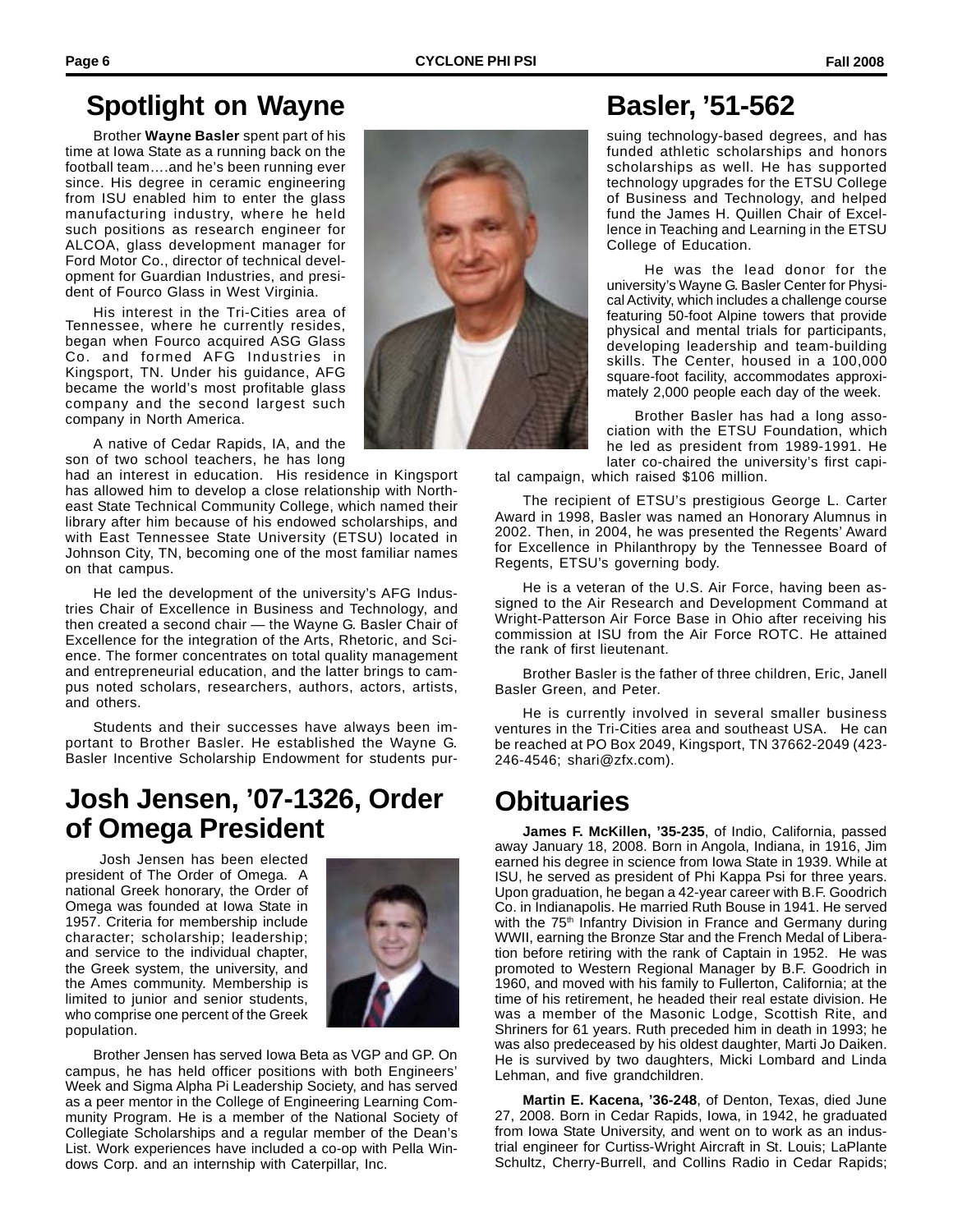and Hawk-Bilt in Vinton, Iowa. He married Mary Kathryn Corlett in 1942. Marty was a longtime Boy Scout leader, and a member of First Lutheran Church, the Cyclone Club, TPA, and BPOE. He is survived by daughters Carolyn Kacena and Barbara Gauger; he was preceded in death by his wife and his son, Steven.

**Dale R Carlson, '45-396**, of Fairway, Kansas, passed away November 26, 2007, according to his daughter, Janet Baker.

**Richard G. Bertell, '55-654**, of Mission Viejo, California, died December 20, 1999, at the age of 64. Sponsored by the Chicago Cubs as an amateur free agent in 1959, Richard made his major league baseball debut on September 22, 1960, as a catcher for the Cubs. He played for the Cubs and the San Francisco Giants until 1967, when a knee injury ended his career.

**James K. Hoffman, '68-860**, of Muscatine, Iowa, died October 26, 2008. James was born in 1948 in Watseka, Illinois, and graduated from ISU in 1971 with a degree in industrial engineering. He married Peggy Richardson in 2001. He is survived by his wife, his mother, and several siblings and step-siblings.

# **Cyclo-grams**

**John O. Morris, '45-402**, writes: "I was sorry that the obituary notice for **Don R. Laun ['48-466]** was so brief. He was a football player on the ISC team. At one point, we had so many Phi Psi's on the team (ten of them!) that it was Phi Psi vs. Kansas State. This deserves recognition." Thank you, John, for calling this information to our attention. John receives mail at 26119 Village 26, Camarillo, CA 93012 (805-482-9013).

**William H. Reinhardt, '46-428**, is retired. He has been married to Helen Fleming (ISU) for two years, and has four children, all over 50, from his previous marriage. He has been "an ISC and ISU football fan for 64 seasons. I visited the house on October 18, 2008 — it looks great! We owe a big "thank you" to Bill and Linda Good for their work." Write to Bill at 445 Holly Ln. N, Oakdale, MN 55128. Call 651-714-4656, or send e-mail to reinco1@comcast.net.

**Roy M. Lynnes, '54-612**, and his wife, Carol (∆Ζ-ISU), celebrated their 50<sup>th</sup> wedding anniversary in August 2008. The couple greeted guests at the door of the beautiful Park Meadows Country Club in Park City, Utah; Carol wore her original wedding dress, while "Milt" wore his original dress white Navy Ensign's uniform from 50 years ago. And yes, the dress and uniform both fit perfectly! The party was hosted by the four Lynnes children, who honored their parents with a short dia-

logue and a slide presentation of the Lynnes family history. This was followed by a wonderful evening of dinner and dancing. Among the 100 or so guests were Heather and **George A. Rosenfeld, Jr. ['52- 571]** from Billings, Montana, and Donna



(Α∆Π-U of IA) and **William A. Meyer ['55-645]**, from Carefree, Arizona. "O'Meyer" (L) was a member of the original wedding party, and has kept in touch with both "M. Lines" (C) and the "Gar" (R) through all these years. Send congratulations to Milt at 7435 Woodland View Dr., PO Box 1962, Park City, UT 84060, or call 435-649-6367.

**William A. Meyer, '55-645**, has retired as president of Arizona Welding Equipment Company; he owns retail outlet stores in Phoenix, Tucson, Mesa, Chandler, Peoria, Prescott, Flagstaff, and Kingman, Arizona. He and his wife, Donna (Α∆Π-

U of IA), have three children: Keith, Tracy, and Kristen; nine grandchildren; and one great-grandchild. Write to "O'Meyer" at PO Box 3876, Carefree, AZ 85377, or call 480-595-0298.

**William H. Meyer, '56-663**, is retired, and lists his interests as "travel, hiking, wildlife/wildflower photography, and grandchildren." He reports, "Nancy and I celebrated our 50<sup>th</sup> wedding anniversary on June 21, the shortest night of the year." The Meyers have a son, Jeff (48), and a daughter, Cindy (45). Write to "Young Bill" at 4025 SW 58th Ave., Portland, OR 97221 (503-297-4220; meyerpdx@easystreet.net).

**Kenneth W. Sweeney, '56-665**, writes: "Since retirement, I have been staying busy with our 70-acre sport-horse and tree farm. We provide training facilities for event riders and pony clubs from all over northwest Washington." Ken is a member of the Port Angeles Rotary Club, and serves on the board of directors of the North Olympic Land Trust, from which he recently stepped down as president. He and his wife, Sue (U of WA) have three children: Kim (45), Karen (38), and Gregg (29), who is a Navy lieutenant and pilot on board the USS Abraham Lincoln, now in the Persian Gulf. Ken receives mail at 1005 Gellor Rd., Port Angeles, WA 98362 (360-452-2740; kenandsue@q.com).

**Gary L. Astleford, '60-728**, retired from teaching in 2000. He served on the Osakis, Minnesota, city council for four years, and as mayor for the past six years, retiring on December 31, 2008. He was elected president of the local Lions Club in July 2008; prior to this, he was a charter member of the Sauk River Watershed Board for 16 years. "Bald Eagle" and his wife, Jeanne (ΧΩ-ISU), have two sons and five grandchildren: Andy and his wife, Kim, have 15-year-old identical twins, Jason and Justin, while Aaron has 12-year-old triplets, Anyssa, Alyson, and Alexander. Write to Gary at 906 E. Lake St., Osakis, MN 56360, or call him at 320-859-4548.

**Robert E. Patrick, '72-942**, writes: "Susan (ΠΒΦ-ISU) and I moved to Chicago back in 1998. It's been a wild ride, and we love it. We work for a private individual's wealth management company: Susan is vice president of trusts and tax administration, and I am president of Rogers Park Vintage Management (www.rpvmhome.com), which deals in commercial and residential leasing. I am also the managing partner of a new, exquisite bed and breakfast in a restored mansion one block from Lake Michigan. We should be opening after the first of the year. In our spare time, we enjoy sailing with our boat that we keep in the harbor right across from Millenium Park, and biking on the great paths of the city. I really enjoy catching up with the lives of everyone through the newsletter." Write to Robert at 7421 N. Sheridan Rd., Chicago, IL 60626 (312-909-2214; bpisme@hotmail.com).

**John R. Jordan, '76-1033**, and his son, Tyler, visited the chapter house this past October. House Mom **Lindy Good** and **Josh Jensen ['07-1326]** talked with them for a long time, gave them a tour, and showed them photos of John's classmates who were present for the Installation. John's new address is 10285 Turquoise Ct., Parker, CO 80134 (303-746-7755; jordan1033@comcast.net).

**Scott W. Wiggins, '80-1093**, has been executive vice president of ASI Business Solutions for 19 years. He and his wife, Ann (Α∆Π-U of N. IA), have two sons, Burke (18) and Nick (14). "Wiggy" lists his interests as "family, biking, running, Dallas Cowboys, and Dallas Stars," and writes: "Burke just started college at the University of Texas in Austin, and has pledged Phi Kappa Psi. Congratulations to Bill and Lindy Good for rebuilding Iowa Beta. I challenge all my brothers to give generously to support the rebuilding efforts." Write to him at 6500 Bermuda Dunes, Plano, TX 75093 (972-307-7265; scott.wiggins@asibiz.com).